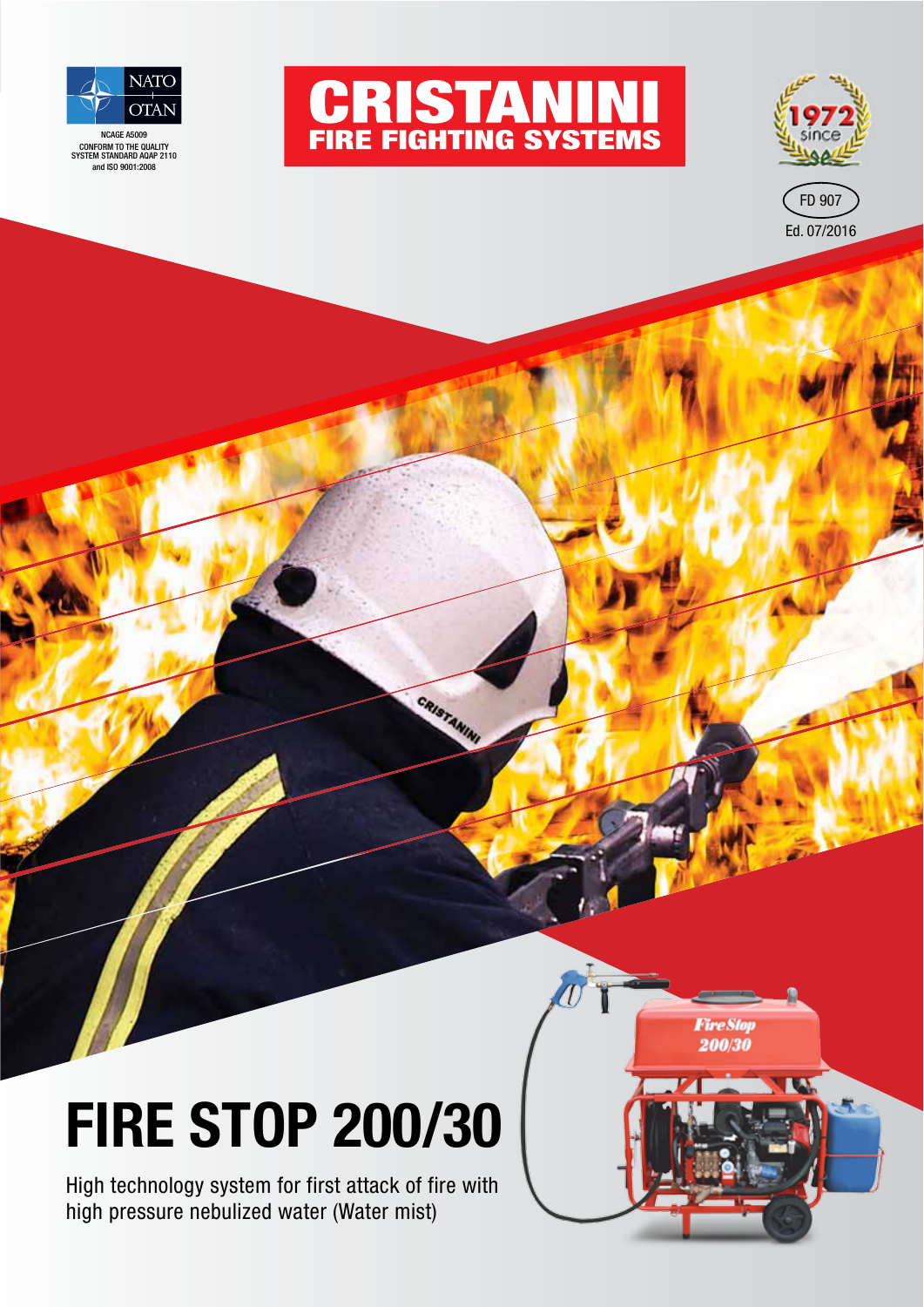#### **CRISTANINI**<br>FIRE FIGHTING SYSTEMS

# **FIELDS OF APPLICATION**



- SHOPPING MALLS AND SHOPS
- CINEMAS AND THEATRES
- WAREHOUSES AND PRODUCTION DEP.
- HOMES AND HOTELS
- HOSPITALS
- PLACES OF WORSHIP
- GARAGES
- AIRPORTS
- SHIPS AND OFFSHORE PLATFORMS



- CONCERTS AND EVENTS WITH PUBLIC PERFORMANCES
- NEIGHBOURHOOD MARKETS
- MAJOR RELIGIOUS EVENTS
- CAR AND MOTORCYCLING RACES
- CAMPSITES
- PORTS
- FOREST
- $-$  ETC.

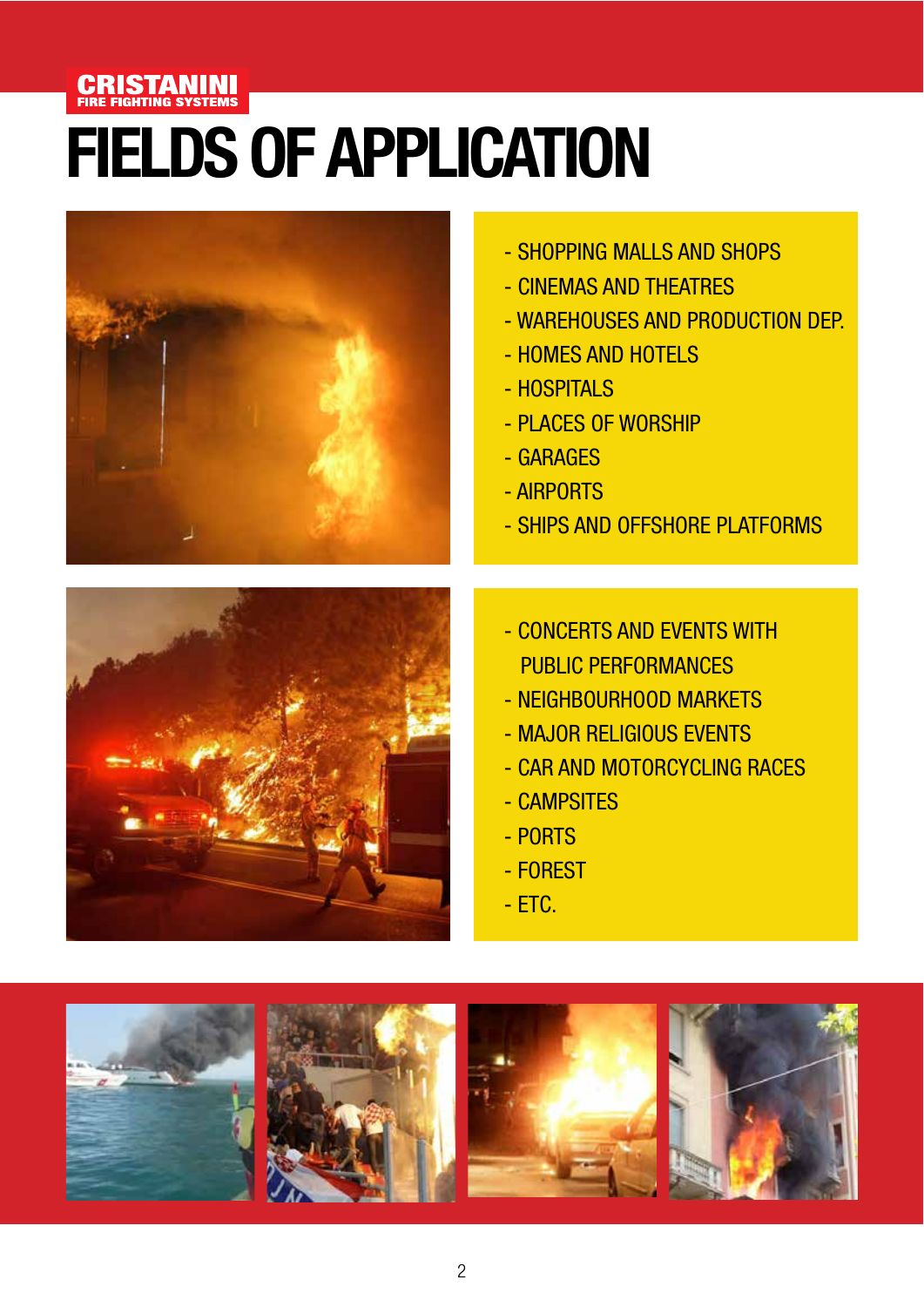## **RAPID, LIGHT AND EASY TO USE CHARACTERISTICS OF USE**

The FIRE STOP 200/30 is the most suitable response for first attack fire fighting in any environment, as its extinguishing capacity is much higher than all the classic extinguishing systems.

The reduced overall size allows transport with small vehicles, making it absolutely versatile to use in all environments that are hard to reach with normal emergency vehicles.

Thanks to its capacity of use, the FIRE STOP 200/30 can be used by anyone and in particular by workers appointed for fire prevention and fire fighting now present in all companies. It is so practical that it can be used by only one operator.

The successful system of the FIRE STOP 200/30 is thanks to the "Water Mist" technology. At high pressure, the water is pulverized forming millions of micro-particles, the effect of which is to smother the fire and cool down the combustible.

# **EXTINGUISHING CAPACITY**

The FIRE STOP 200/30 has a very high capacity of extinguishing fire, well above all the traditional extinguishing systems.

#### It can be used in:

- Fires of solid and liquid flammable material of categories A, B and C.
- Activities with particular requirements, complementary to a hydrant system.
- Environments at a specific risk with the presence of hazardous substances.

- Activities subject to visits and inspections of fire prevention and companies at the Risk of Significant Accidents.

3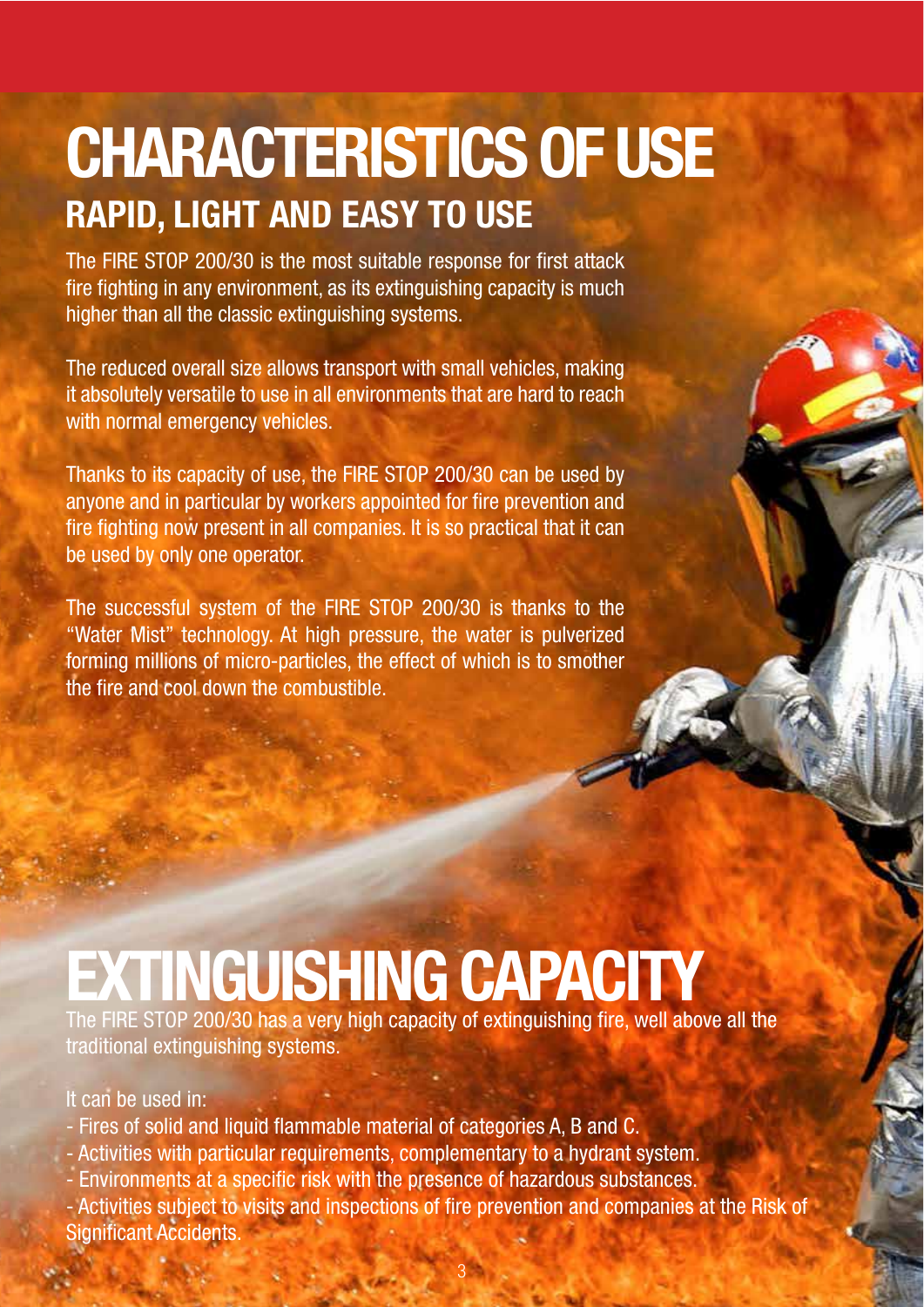

## **THE WATER MIST TECHNOLOGY**

Normally the fire is schematized by a triangle with the sides representing the 3 elements necessary for combustion.

- **The 3 elements are:**
- **THE COMBUSTIBLE**
- **THE COMBURENT (oxygen)**
- **THE SPARK AND THE HEAT THAT FOLLOWS ON THE REACTION**



The principle underlying all classic extinguishing systems is the elimination of at least one factor that contributes to combustion. For example, water cools down the combustible then removes the spark; powders and foam separate the combustible from the oxygen in the air by smothering the reaction. The water produced by the FIRE STOP 200/30 with the Water Mist system does not act only by cooling down the combustible but also by smothering, as the millions of micro-particles saturate the environment, replacing the air and therefore the oxygen in the environment. **The FIRE STOP 200/30 thus acts both by cooling and by smothering the fire.**

In addition, the cooling capacity of the micro-pulverized water with Water Mist technology is increased hundreds of times, as:

- One drop of the volume of 1 litre of water, at the pressure of 1 bar, has a contact surface with the fire of  $0.048 \text{ m}^2$ ;
- 1 litre of misted water, at a pressure of 200 bar, generates 160 million micro-particles, which generate a contact surface with the fire of 20  $m^2$ , i.e. 416 times more than that generated with 1 bar.

One of the most important aspects of Water Mist technology is the reduction to a minimum of the water used to extinguish a fire. With the traditional extinguishing systems (hydrants, hoses etc.), a large amount of water has to be used, which often flows towards the lower floors, creating great damage and contamination of large surface areas and volumes.

#### **The FIRE STOP 200/30 with Water Mist technology limits to a minimum the water necessary for extinguishing a fire.**

| <b>1 LITRE OF WATER</b>                                |                       |                  |
|--------------------------------------------------------|-----------------------|------------------|
| AT THE PRESSURE OF:                                    | 1 BAR                 | <b>200 BAR</b>   |
|                                                        | $0,048 \; \text{m}^2$ | $20 \text{ m}^2$ |
| HAS A CONTACT SURFACE WITH THE HOT<br><b>GASES OF:</b> |                       |                  |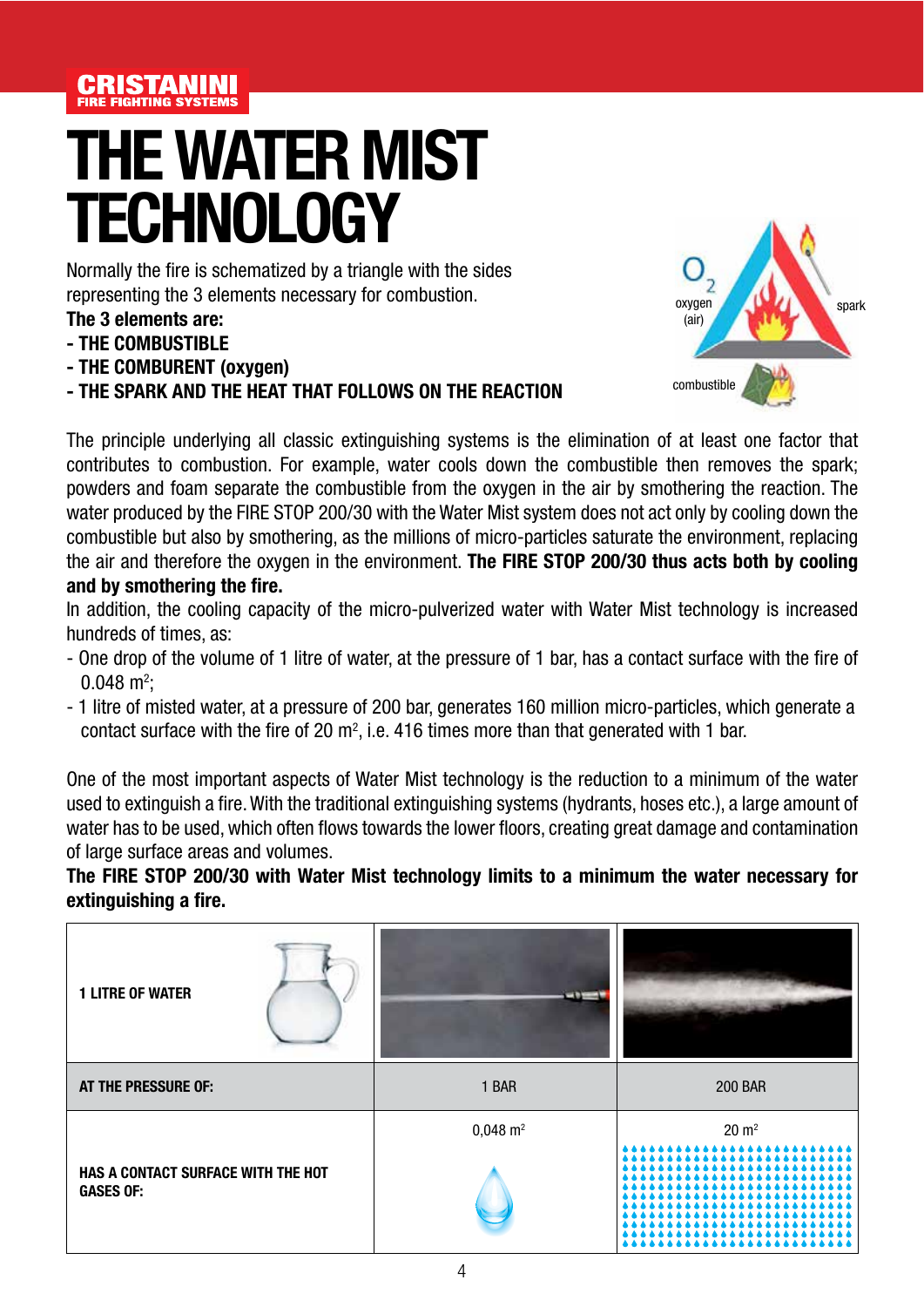### **USING FOAM AND OTHER EXTINGUISHING OR RETARDANT AGENTS**

The FIRE STOP 200/30 can also use foam or other extinguishing or retardant agents which increase its extinguishing capacity even more.

The quantity of extinguishing product can be adjusted on both systems of aspiration, at high and low pressure. An aspiration device is placed on the water line at the entrance of the high pressure pump and a second aspiration device is situated on the high pressure line, after the pump.





Less than 1 minute to extinguish a car on fire.

### **THE REAL FIRE THE ACTION OF THE FIRE STOP 200/30 IN THE FIRST PHASES**

The temperature of a real fire in a confined place increases in time, during which 4 very specific phases can be identified.

- 1) IGNITION PHASE
- 2) PROPAGATION PHASE
- 3) GENERALIZED FIRE PHASE
- 4) EXTINGUISHING AND COOLING PHASE

There may be a variable time from between 5 to 30 minutes, for the most distant places, from the emergency call to the arrival on site of the fire-fighters. This first phase, from the onset of a fire to the arrival of the fire fighting teams, may be the most important to save a person's life or a whole business. The action of the company's team in the first phases may prevent the fire from spreading and causing major damage to people or the destruction of important facilities.

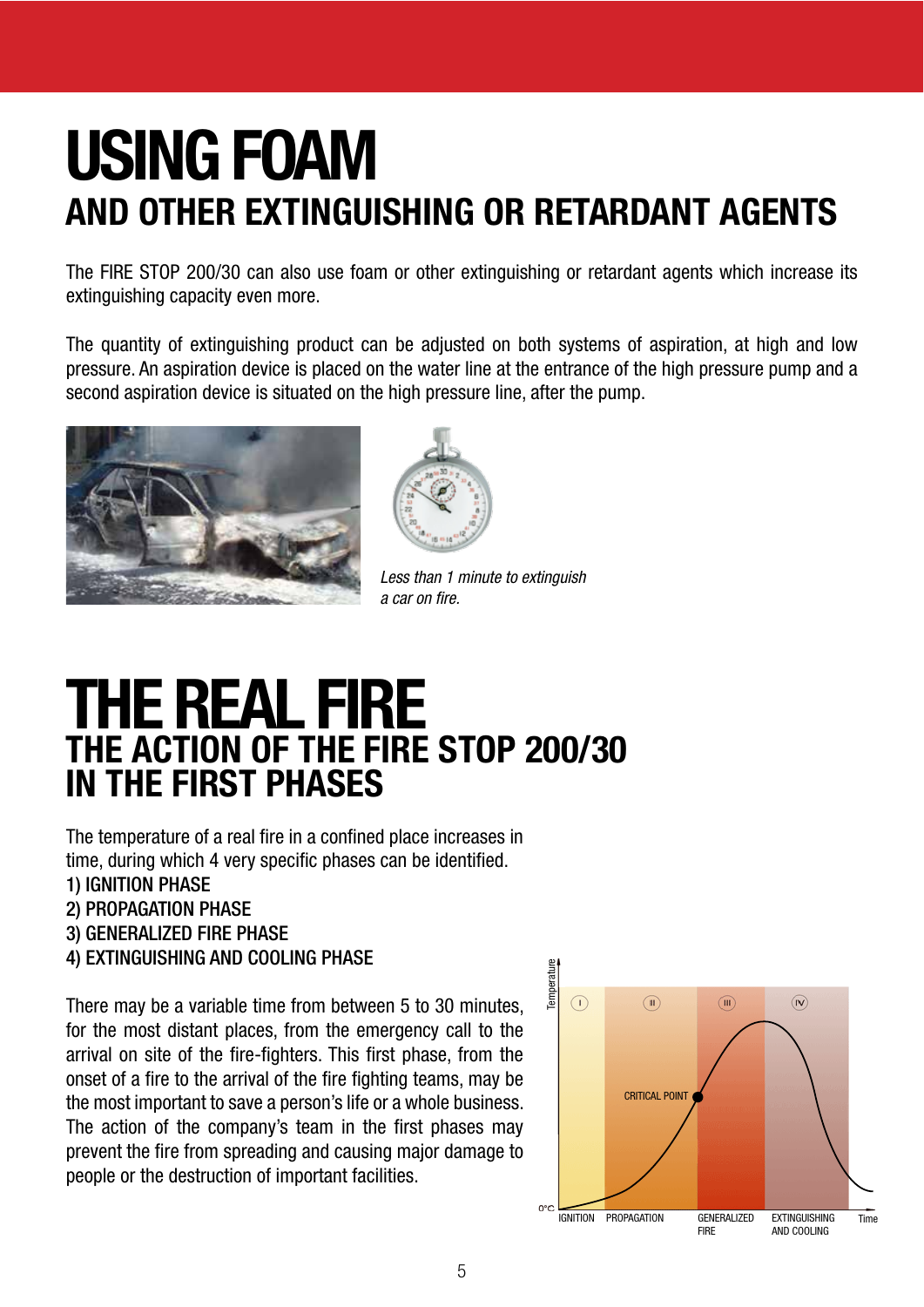#### **CRISTANINI**

### **FIRE STOP 200/30 TECHNICAL INFORMATION**

ITS MAIN ELEMENTS



|                | <b>COMPONENT</b>                                                      | <b>DESCRIPTION</b>                                                                                                                                                                                         |  |
|----------------|-----------------------------------------------------------------------|------------------------------------------------------------------------------------------------------------------------------------------------------------------------------------------------------------|--|
|                | <b>CHASSIS</b>                                                        | Painted steel - Dimensions: 1020x550x610 mm<br>The chassis has 4 handles for lifting and transport.                                                                                                        |  |
| $\overline{2}$ | <b>THERMOSTATIC VALVE</b>                                             | This protects the packings of the pump from any overheating of the water in recirculation,<br>caused by prolonged operation of the unit with the nozzle shut.                                              |  |
| 3              | <b>SUPPLY WATER FILTER</b>                                            | This allows filtering the water entering the high pressure pump. It is made of stainless steel.                                                                                                            |  |
| 4              | <b>SYSTEMS OF ASPIRATION OF</b><br><b>SELF-EXTINGUISHING PRODUCTS</b> | Two devices, one for aspiration by the pump and the other for delivery from the pump,<br>which allow using a wide range of extinguishing/foaming products with different mixing<br>percentages with water. |  |
| 5              | <b>HOSE REEL</b>                                                      | Manual, capacity of 40 m of high pressure hose.                                                                                                                                                            |  |
| 6              | <b>HIGH PRESSURE FIRE FIGHTING</b><br><b>LANCE</b>                    | With a pistol, it allows dispensing different shapes of water jets, or water mixed with foaming<br>and extinguishing products, and "Water Mist" nebulized water (p.7)                                      |  |
| 7              | <b>FUEL TANK</b>                                                      | Made of stainless steel, it has a capacity of about 6 litres, allowing a continuous operating<br>autonomy of the unit of about 2 hours.                                                                    |  |
| 8              | <b>WATER TANK</b>                                                     | Complete with:<br>a) visual control of the level - b) connection for filling with water<br>c) opening to clean tank - d) discharge cap                                                                     |  |
| 9              | <b>SUPPORT FOR PRODUCT CONTAI-</b><br><b>NER HOLDER</b>               | Allows housing the container of the extinguishing products.                                                                                                                                                |  |
| 10             | <b>TRUCK WITH WHEELS</b>                                              | It has two large wheels (diameter 300 mm) which can be quickly removed.                                                                                                                                    |  |
| 11             | <b>CONTAINER FOR CHEMICAL</b><br><b>PRODUCTS</b>                      | For extinguishing or retardant products.                                                                                                                                                                   |  |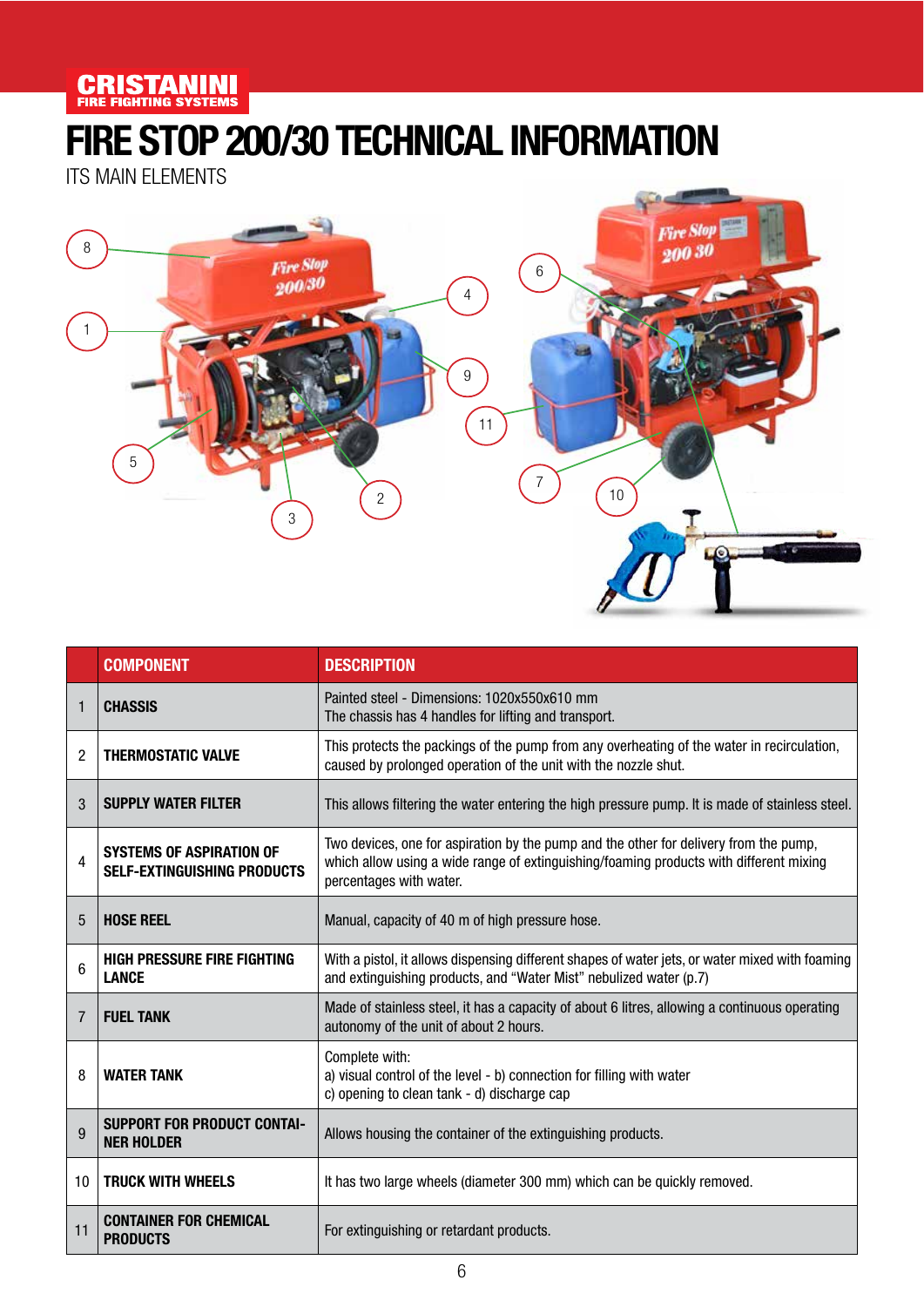### **TECHNICAL FEATURES**

| <b>ENGINE TYPE</b>                                              | Petrol, two-cylinder                       |
|-----------------------------------------------------------------|--------------------------------------------|
| <b>ENGINE POWER</b>                                             | 14.7 kW                                    |
| <b>ELECTRICAL STARTER</b>                                       | 12V                                        |
| <b>HIGH PRESSURE PUMP</b>                                       | 3 ceramic and titanium pistons             |
| <b>FEATURES OF HIGH PRESSURE PUMP</b>                           | 200 bars $-30$ $1/m$                       |
| <b>CAPACITY OF WATER AND EXTINGUISHING/FOAMING PRODUCT TANK</b> | 120 litres of water - 30 litres of foam    |
| <b>MAXIMUM RANGE OF WATER</b>                                   | 16-17 m (direct jet) $-8$ m (diffused jet) |
| RANGE OF WATER + EXTINGUISHING/FOAMING PRODUCT                  | 16-17 m (direct jet)                       |
| <b>MAXIMUM FLOW RATE EXTINGUISHING/FOAMING PRODUCT</b>          | $3$ $1/m$                                  |
| DIMENSIONS AND WEIGHT WITHOUT TRUCK AND WITHOUT TANKS           | $900x500x600$ mm $-136$ Kg                 |
| DIMENSIONS AND WEIGHT WITH TRUCK AND TANKS (EMPTY)              | 1320 x 700 x 1200 mm - 175 Kg              |
| <b>LENGTH OF STANDARD HOSE</b>                                  | 40 <sub>m</sub>                            |

The maintenance of the **FIRE STOP 200/300** system is simple and immediate and can also be done by unskilled personnel. It also uses components which are easy to find internationally.

### **FUNCTIONS OF THE LANCE**

WATER MIST TECHNOLOGY



Nebulizing only water, or water  $+$  foam with micro-particles of water to saturate the environment and cool down the combustible.

Water + foam with semi-open jet at low pressure

Only water, or water  $+$  foam at high pressure

Water  $+$  foam to rapidly cover the area concerned